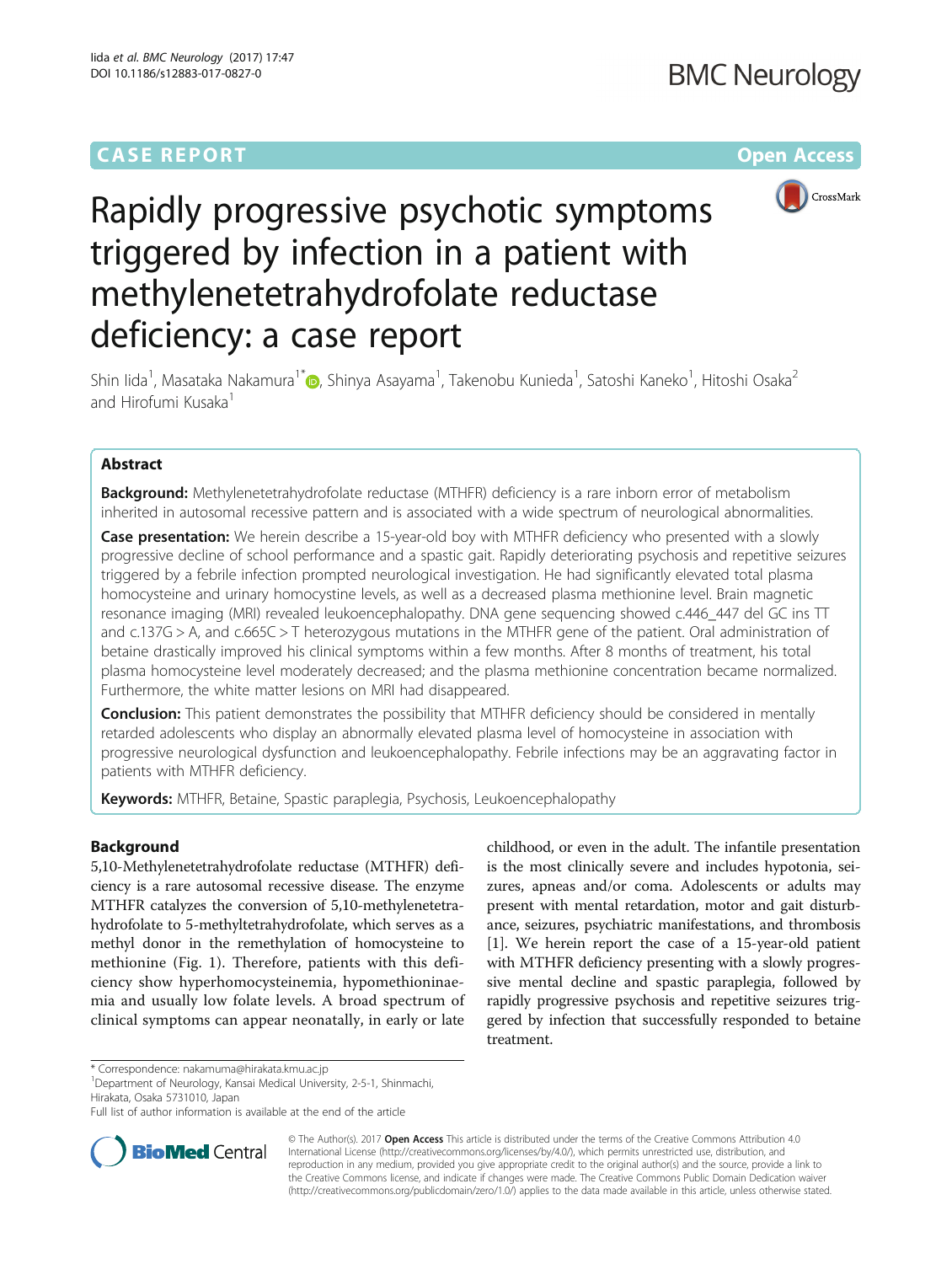<span id="page-1-0"></span>

## Case presentation

A 15-year-old Japanese boy was referred to our hospital for rapidly progressive psychiatric and neurological symptoms. His growth and development had been normal until the age of 11, when he began to experience academic difficulties.

At the age of 13 years, he visited a local hospital because of a 6-month history of slowly progressive difficulty in walking. Neurological examination revealed a spastic gait and marked lower limb hyper-reflexia. However, brain and spinal magnetic resonance imaging (MRI) showed no abnormalities. His total plasma homocysteine level was 216 nmol/ml (normal, 3.7-12.5 nmol/ml); and serum folic acid and cobalamine levels were 1.7 ng/ml (normal, 3.6–12.9 ng/ml) and 397 pg/ml (normal, 233–914 pg/ml), respectively. The plasma concentrations of very-longchain fatty acids were all within normal limits. Based on a tentative diagnosis of subacute combined degeneration of the spinal cord secondary to folic acid deficiency, folic acid (15 mg/day) therapy was started. However, his gait disturbance gradually worsened.

At the age of 15 years, he began to show deficits in motivation and effort. One week later, he was immediately admitted to a hospital because of a high fever and acute diarrhea with vomiting caused by viral gastroenteritis that had started the previous evening. After admission, he rapidly developed psychotic symptoms, particularly delusions and auditory hallucinations. His general condition was improved by rehydration, and he was discharged 3 days later with a diagnosis of hospital-induced delirium. However, his psychotic symptoms, such as depression, delusions, hallucinations, and anorexia, worsened over

the next 2 weeks. Furthermore, he experienced several episodes of generalized convulsions, for which levetiracetam was prescribed (1000 mg/day). He was repeatedly in and out of another local hospital because of dehydration due to a refusal to eat caused by his psychotic state or convulsions. He was treated with risperidone for a month, but still suffered from delusions, hallucination, and failure to eat. A brain MRI showed generalized atrophy and hyperintensity in the white matter around the posterior horns of the lateral ventricles on T2-weighted and fluidattenuated inversion recovery (FLAIR) images (Fig. [2a-c](#page-2-0)). An electroencephalogram showed a diffusely low-amplitude background activity without epileptic discharge. The results of a nerve conduction study and biochemical examination including lysosomal enzymatic activities were both normal. He became severely apathetic and bedridden within two months after infectious gastroenteritis. Therefore, he was transferred to our hospital for further investigation.

On admission, no abnormal facial appearance or skeletal anomalies were noted. Neurological examination revealed a fluctuating level of consciousness with confusion, delusion, and abnormal behavior. Cranial nerves were normal. Marked spasticity of the lower limbs was noticed, with hyper-reflexia in both arms and legs. There was also sustained clonus at the ankles following sudden passive dorsiflexion of the foot. However, pathological reflexes (Babinski and Chaddock signs) were negative. Serum folic acid and cobalamine levels were elevated (more than 20 ng/ml and 1120 pg/ml, respectively). Plasma amino acid analysis showed an elevated level of total homocysteine (229.9 nmol/ml) and a decreased methionine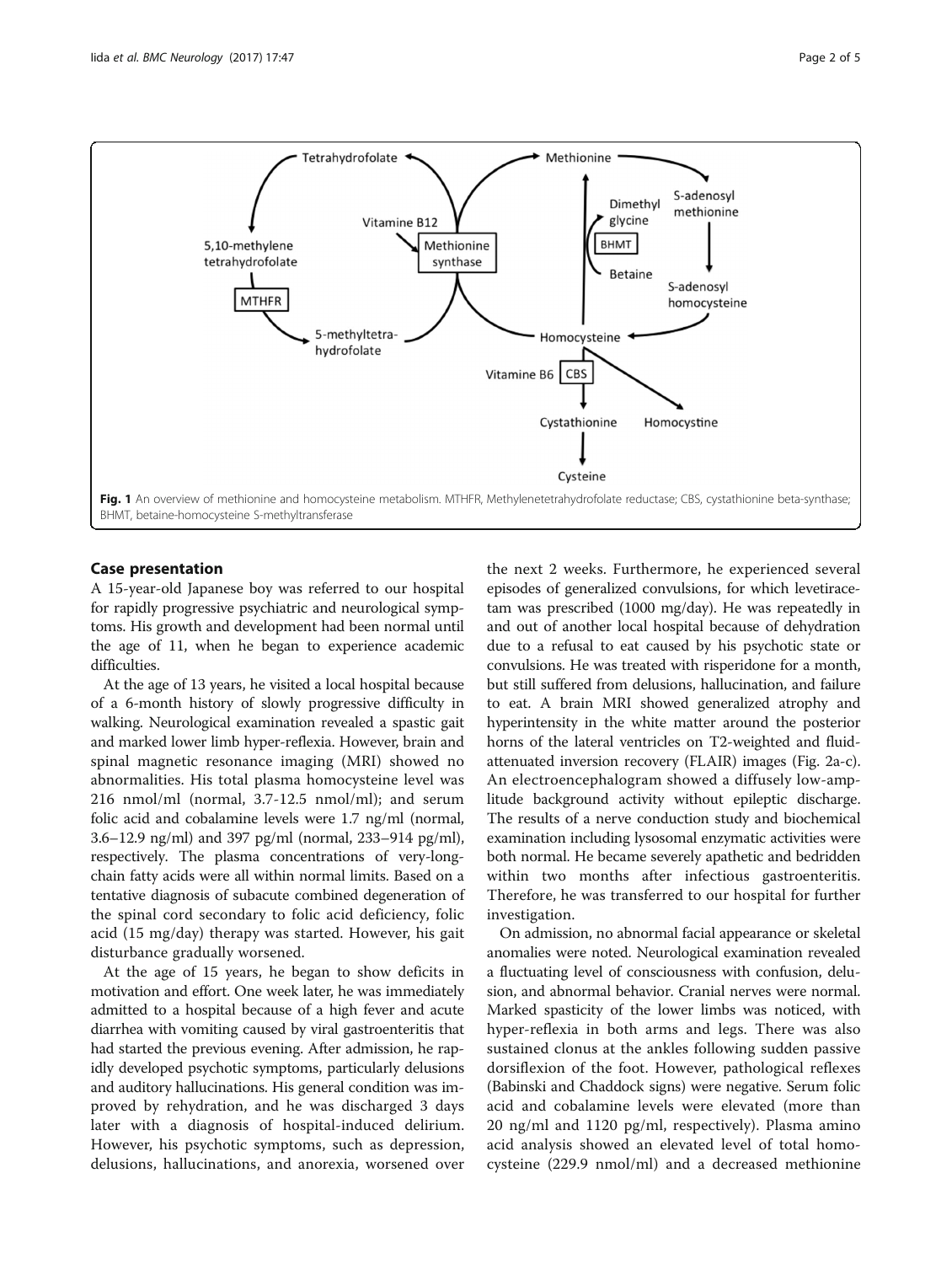<span id="page-2-0"></span>

level (10.9 nmol/ml; normal, 19.2-32.7 nmol/ml). Cerebrospinal fluid analysis indicated normal values. Gas chromatographic-mass spectrometric urinary metabolome analysis revealed a markedly elevated urinary homocystine level of 19.7 mmol/mol total creatinine (normal, not detected) and undetectable urinary methionine levels (−3.0 standard deviation; SD). His urinary methylmalonic acid level was normal (−0.3 SD). These results of the amino acid analyses were highly suggestive of MTHFR deficiency. Therefore, MTHFR gene sequencing was undertaken; and the results showed compound heterozygous mutations c.446\_447 del GC ins TT (p.Gly149Val) and  $c.137G > A$ (p.Arg46Gln). In addition, heterozygous c. 665C > T (p.Ala222Val) polymorphism was noted. Multivitamins including vitamins B1, B6, and B12 (750 μg/day) as well as folic acid were administered. Subsequently, oral substitution treatment with betaine was initiated at a dosage of 3 g/day, which was slowly increased to 9 g/day. Over a few months, consciousness, delusion, and abnormal behavior dramatically improved, and he became able to sit in a wheelchair. After 8 months of therapy, the earlier white matter hyperintensities on T2-weighted and FLAIR images had resolved (Fig. 2d-f). Moreover, his total plasma homocysteine level had decreased to around half of its initial value (91.2 nmol/ml); and the plasma methionine level had normalized (20.4 nmol/ml). Thereafter, low specific activity of MTHFR was observed in skin fibroblasts cultured from the patient (2.8 nmol/h/mg protein; normal control values in 75 normal subjects,  $25.3 \pm$ 8.9 nmol/h/mg protein). MTHFR gene sequencing of his mother revealed mutation c.137G > A and polymorphism c.  $665C > T$ , both in the heterozygous state. Following 2 years of clinical follow-up, the patient had no psychiatric symptoms (apathy, delusion or hallucination) or relapse, and he became able to stand up and walk with the aid of a walker.

# **Discussion**

Our patient had two compound missense mutations, c.446\_447 del GC ins TT and  $c.137G > A$ , in the heterozygous state in addition to a c.  $665C > T$  functional polymorphism. The tandem missense mutation c.446\_447 del GC ins TT had already been described in Japanese patients with MTHFR deficiency [[2](#page-4-0)–[4](#page-4-0)]. These patients had a homozygous or heterozygous mutation and displayed decreased MTHFR activity. The MTHFR gene polymorphism c.  $665C > T$  is also known to be associated with reduced enzyme activity [[5](#page-4-0)]. Genetic analysis of the present patient's mother revealed the presence of c.137G > A and c. 665C > T, indicating that pathogenicity of our patient could have been due to the combined effect of tandem missense mutation c.446\_447 del GC ins TT and common polymorphism c.  $665C > T$ .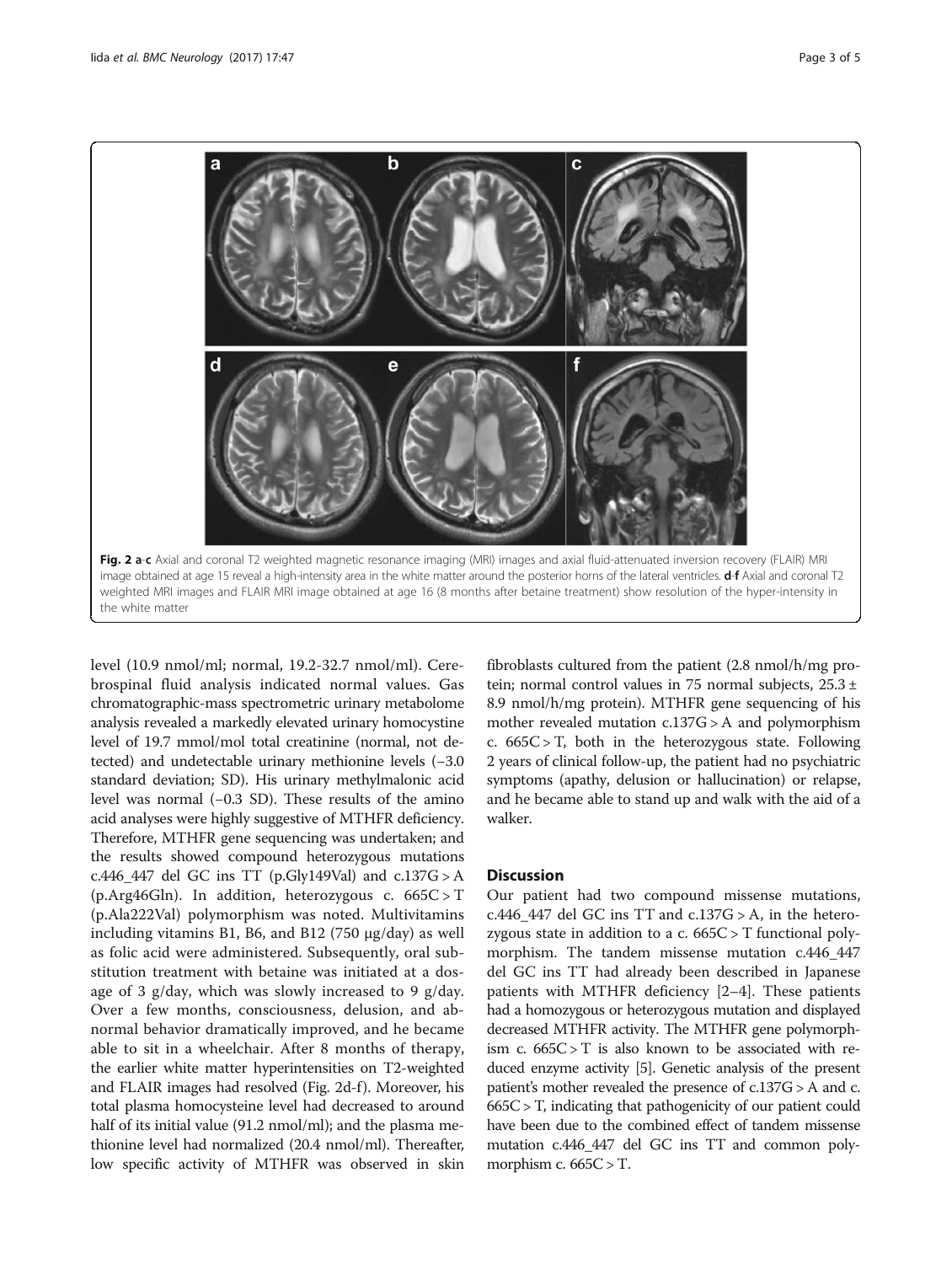<span id="page-3-0"></span>Newborn screening for homocystinuria is based on the identification of an increased level of plasma methionine. MTHFR deficiency causes a low methionine level and is therefore not detected by current screening. Unless clinicians maintain a high index of suspicion and are aware of varied clinical presentations, this diagnosis is often missed. The clinical presentation and age at onset of MTHFR deficiency varies greatly depending on the degree of enzyme deficiency [[6\]](#page-4-0). Patients with severe MTHFR deficiency (0-20% residual enzyme activity) in infancy or adolescence present with developmental delay, severe mental retardation, motor and gait dysfunction, seizures, psychiatric disturbances, and other neurological abnormalities. Our patient displayed decreased MTHFR activity (11% of control activity) and had a clinical pattern and age at presentation consistent with a severe deficiency.

Previously, rapidly deteriorating psychosis was reported in the case of adolesecent- or adult-onset MTHFR deficiency [\[7](#page-4-0)–[10](#page-4-0)]. The reason for rapid deterioration in these patients is not known; but the lack of dietary supplements, the use of nitrous oxide during general anesthesia, and long-term use of the antiepileptic drug phenytoin have been reported as risk factors for acute neurological deterioration [[3, 11\]](#page-4-0). So, we speculate that the change in nutritional status through reductions in dietary intake and intestinal absorption due to gastroenteritis might have been responsible for the rapid deterioration seen in our patient. Moreover, prolonged undernutrition due to refusal to eat could have aggravated his psychiatric symptoms. Another possible cause is that the common MTHFR gene polymorphism (c.  $665C > T$ ) increases the thermolability of the enzyme [[5](#page-4-0)]. Thus, a high fever may potentially worsen psychiatric symptoms by causing inactivation of the enzyme activity. Therefore, febrile infections may be an aggravating factor in patients with MTHFR deficiency.

The biochemical therapeutic goals in MTHFR deficiency are aimed at reducing plasma homocysteine and normalizing methionine levels. Betaine is an endogenous catabolite of choline, and high doses of betaine are the mainstay of therapy for patients with MTHFR deficiency. The beneficial effect of betaine is mediated through betaine-homocysteine methyltransferase with the use of an alternate methyl donor for remethylation of homocysteine to methionine (Fig. [1\)](#page-1-0) [\[12\]](#page-4-0). Indeed, betaine supplementation has been shown to decrease homocysteine levels and normalize methionine levels in patients with MTHFR deficiency [\[12](#page-4-0)]. Folic acid and supplementation with vitamins B6 and B12 also play key roles in converting homocysteine into methionine. As expected in our case, the supplementation with betaine and multi-vitamins resulted in a moderate decrease in the level of total plasma homocysteine and normalization of plasma methionine, that were associated with the disappearance of psychosis and leukoencephalopathy and the recovery of motor functions.

### **Conclusions**

We reported the case of a school-aged boy with severe MTHFR deficiency who presented with a slowly progressive mental decline and spastic paraplegia and who later developed rapidly progressive psychosis and repetitive seizures following infectious gastroenteritis. Patients with MTHFR deficiency are sensitive to febrile infections, which may trigger new-onset neurological or psychic symptoms, or worsen existing symptoms. Since MTHFR deficiency is one of the treatable metabolic disorders not identified by current newborn mass screening, we should consider the possibility of MTHFR deficiency in adolescents with mental retardation who display abnormally elevated homocysteine in association with progressive neurological or psychiatric dysfunction and leukoencephalopathy.

#### Abbreviations

FLAIR: Fluid-attenuated inversion recovery; MRI: Magnetic resonance imaging; MTHFR: Methylenetetrahydrofolate reductase; SD: Standard deviation

#### Acknowledgements

We thank Dr. med. Matthias Baumgartne (Division for Metabolic Disease, University Children's Hospital Zurich) and Dr. Tomiko Kuhara (Japan Clinical Metabolomics Institute) for measurement of the MTHFR enzyme activity and metabolomics analysis, respectively.

#### Funding

We received no funding support.

#### Availability of data and materials

All data are contained in the manuscript.

#### Authors' contributions

SI wrote the draft manuscript. MN acquired the data, drafted the manuscript, created the figure, and revised the manuscript. SA and TK were involved in drafting of the manuscript. SK, HO, and HK revised the manuscript for important intellectual content. All authors read and approved the final manuscript.

#### Competing interests

The authors declare that they have no competing interests.

#### Consent for publication

Written informed consent was obtained from the patient and his parent for publication of this Case report and any accompanying images. A copy of the written consent is available for review by the Editor of this journal.

#### Ethics approval and consent to participate

As this case report does not meet the definition of human research, the authors declare that ethics approval was not required for this case report.

#### CARE checklist

We adhered to the CARE guidelines for case reports.

#### Author details

<sup>1</sup>Department of Neurology, Kansai Medical University, 2-5-1, Shinmachi, Hirakata, Osaka 5731010, Japan. <sup>2</sup>Department of Pediatrics, Jichi Medical School, 3311-1, Yakushiji, Shimotsuke-shi, Tochigi 3290498, Japan.

#### Received: 16 December 2016 Accepted: 20 February 2017 Published online: 28 February 2017

#### References

1. Ogierde Baulny H, Gérard M, Saudubray JM, Zittoun J. Remethylation defects: guidelines for clinical diagnosis and treatment. Eur J Pediatr. 1998;157 Suppl 2:S77–83.